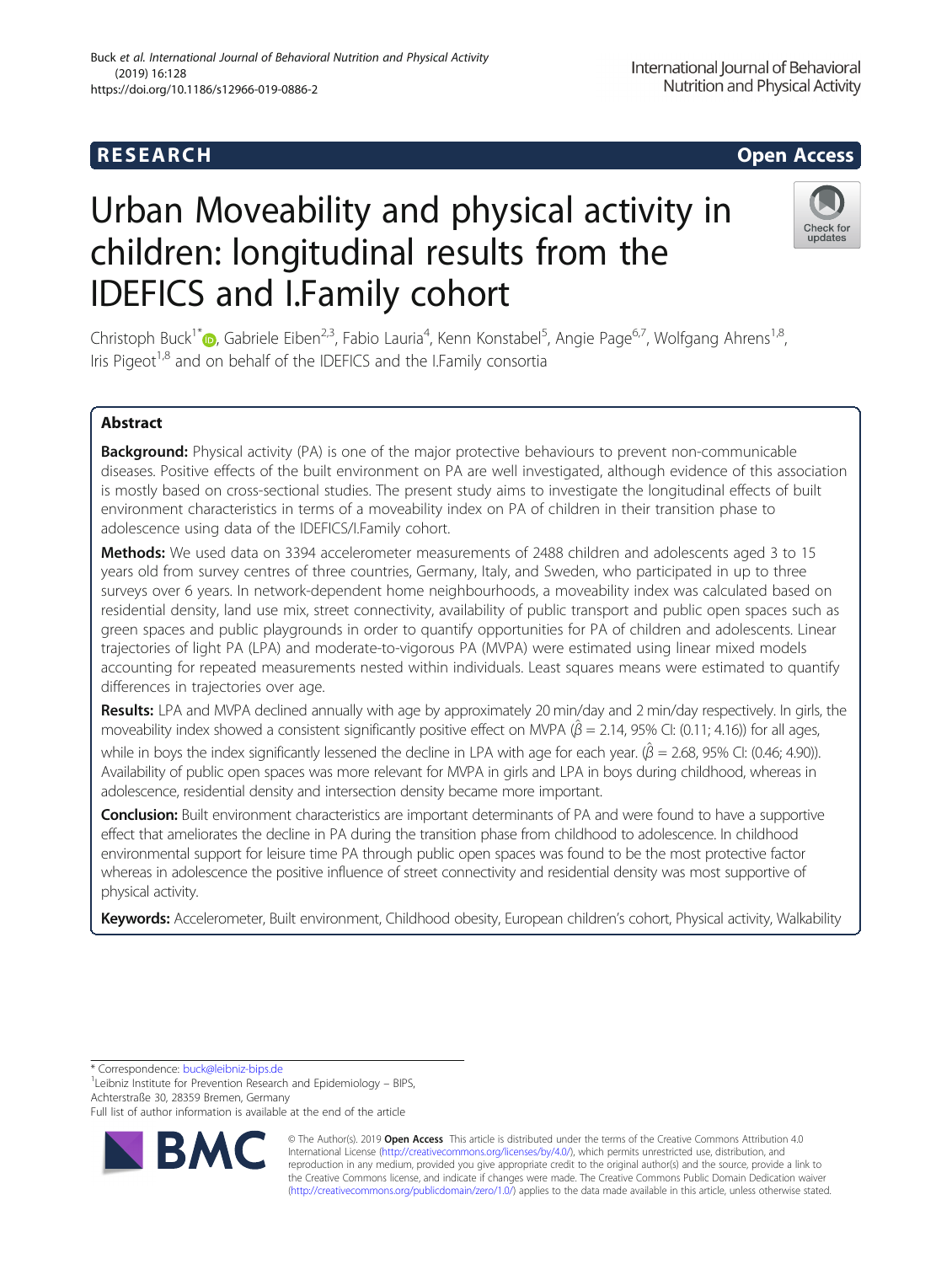# Background

Physical activity (PA) is one of the major protective behaviours to prevent adult non-communicable diseases such as cardiovascular diseases, diabetes, and obesity [[1,](#page-12-0) [2](#page-12-0)]. Besides leisure time activities, evidence suggests that participation in active travel leads to higher levels of overall PA, particularly in children [[3](#page-12-0), [4\]](#page-12-0) and substantially reduces the risk for cardiovascular diseases in later life [[5\]](#page-12-0).

Supporting effects of the urban built environment on PA are well investigated and positive effects of neighbourhood walkability on active travel particularly in children have been shown [[6](#page-12-0), [7\]](#page-12-0). Moreover, opportunities for leisure time PA in the urban neighbourhood of children were found to be positively associated with moderate-tovigorous PA (MVPA) [[8,](#page-12-0) [9\]](#page-12-0). However, evidence of the association between the built environment and PA is mostly based on cross-sectional studies [[10](#page-12-0), [11\]](#page-12-0). Up to now longitudinal studies are rarely conducted, but are required to investigate the causal relationship between the built environment and PA especially in children and adolescents with less evidence in an age group that undergoes vast changes [\[6](#page-12-0), [12](#page-12-0)].

Walkability characteristics such as built environment characteristics of the street network and the urban neighbourhood area positively associated with walking for transport and leisure. Recent longitudinal studies showed that positive changes these characteristics can positively influence PA [[9\]](#page-12-0) and especially active travel [[13\]](#page-12-0) in adults. For instance, the RESIDE study [\[13](#page-12-0), [14](#page-12-0)] investigated neighbourhood walkability and active travel in Australian residents before and after residential relocation based on four surveys. Longitudinal analyses revealed positive changes in walking frequency after participants relocated into more walkable areas. Moreover, transport-related walking decreased, but with improved access to transport-related and to recreational destinations higher frequencies of transport-related walking and recreational walking were found, respectively [\[13](#page-12-0)]. Overall, walkability measures such as land use mix, street connectivity and local access to public transport stops are suggested as important determinants of walking on the population level [\[14\]](#page-12-0).

With regard to habitual PA in children, destinations for leisure time PA such as playgrounds or parks are important to consider alongside transport and school-related measures. As part of the IDEFICS study (Identification and prevention of dietary and lifestyle-induced health effects in children and infants) [[15\]](#page-12-0), a moveability index was developed based on the walkability concept that allowed a broader assessment of opportunities for PA in the urban environment of children particularly including designed public spaces for leisure time activities [[16\]](#page-12-0).

Schipperijn et al. (2015) [\[9\]](#page-12-0) introduced a moveability index in a Danish sample of the European Youth Hearth Study that included a baseline survey and a six-year follow up. Results of this study revealed a positive cross-sectional association between urban moveability and PA. An increase in the moveability index that was observed in participants 6 years later after relocation in Denmark was associated with a reduced decrease in accelerometer-based PA in females.

In children and adolescents, PA strongly declines from childhood to adolescence. For example, Ortega et al. [[17\]](#page-12-0) found a yearly decline in MVPA of about 1 to 2.5 min per day from childhood to adolescence for boys and girls, respectively. Moreover, Farooq et al. [[18\]](#page-12-0) identified that the decline already started early at the age of 7 years, emphasising the importance of investigating the longitudinal effects across the childhood to adolescent period.

In a previous cross-sectional analysis of the IDEFICS study the moveability index and particularly the availability of public open spaces was positively related to objectively measured MVPA in school children [\[8](#page-12-0)]. However, longitudinal evidence regarding the effect of the built environment on physical activity particularly in children and adolescents is still lacking. Thus, the present study aims to investigate the longitudinal effects of urban moveability in relation to opportunities for both active travel and leisure time PA, and physical activity intensity of children and adolescents using data from a large prospective cohort of European children.

# Methods

# Study data

The population-based IDEFICS study, was conducted from 2006 to 2012 to investigate lifestyle-related diseases in European children and infants from eight countries (Belgium, Cyprus, Estonia, Germany, Hungary, Italy, Spain, and Sweden) [[15](#page-12-0)]. The baseline survey (T0) took place between September 2007 and June 2008 including 16,229 2- to 9.9-year-old children [[15\]](#page-12-0). The first followup survey was conducted 2 years later from September 2010 to May 2011, where 11,041 children aged 4 to 11.9 years participated in the follow-up examination (T1) and 2555 children were newly recruited [[19\]](#page-12-0). In addition, a second follow-up (T2) was conducted that only assessed the penetration of the intervention messages by mail and that did not comprise the survey protocol of T0 and T1. Participants of the IDEFICS study (T0/T1) were reinvited to participate in the I.Family study for an enhanced third follow-up (T3) in 2013/ 2014 where 7105 children, their siblings and parents provided information based on an extended survey protocol [\[20\]](#page-12-0) aiming to investigate entire families. In each country, the participating centres obtained ethical approval from the local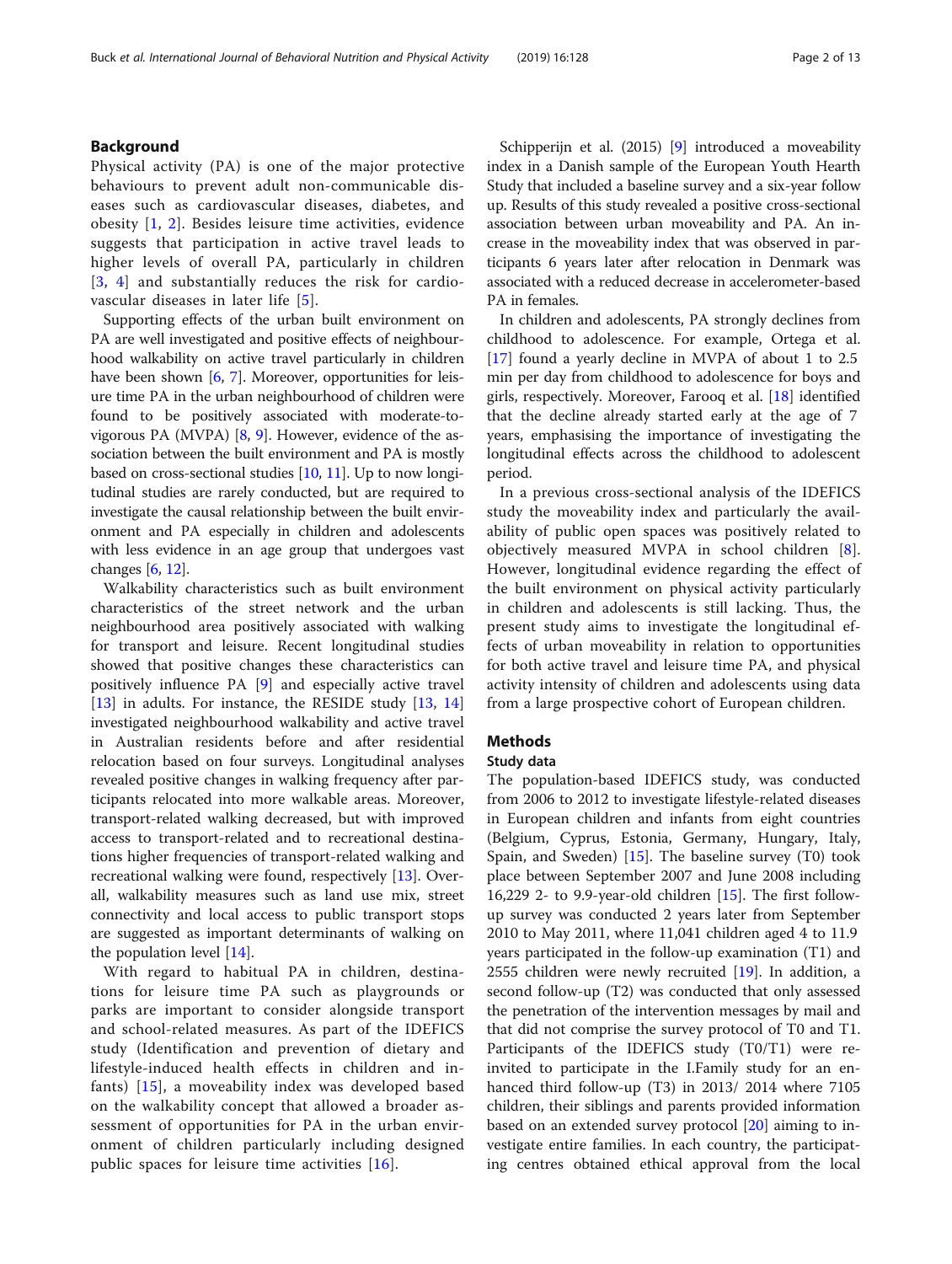ethics committees. Parents provided written informed consent for all examinations. Each child was informed orally about the measurements by field workers and asked for his/her consent immediately before the examination. The Pan-European IDEFICS / I.Family children cohort is registered under ISRCTN62310987.

The present analysis is based on data from baseline and follow-up surveys of the IDEFICS study as well as the I.Family study (T3) from seven study regions in three countries. We considered  $N = 6185$  observations of  $n =$ 3287 children and adolescents who participated in the IDEFICS/I.Family cohort and wore an accelerometer device in at least one of the surveys  $(N_{T0}$  =2934,  $N_{T1}$  = 1933,  $N_{T3}$  =1318). Environmental variables could not be calculated for  $N = 1968$  observations of children who did not directly live within the study area. Further,  $N = 823$ had to be excluded due to invalid or unavailable accelerometer measurements, leaving  $N = 3394$  observations of  $n = 2488$  participants. Most of the participants  $(n_1 =$ 1685) provided one valid observation, while two observations were provided by  $n_2$  =700, and three observations by  $n_3$  =103 participants. In this sample, only three variables had a small number of item missings, i.e. ISCED: 3.1%, safety concerns: 5.8%, and sports club membership: 6%, for which we included a missing category, each.

# Physical activity

Habitual PA was assessed using Actigraph accelerometers (Actigraph,LLC, Pensacola, FL, USA). In IDEFICS (T0 and T1), either ActiTrainer or GT1M monitors were used, while in I.Family either GT1M or GT3x + devices were used. Participants were asked to wear the accelerometers for at least 3 days (including 1 weekend day) at T0 and T1 and for 7 days at T3. Accelerometers were mounted on the right hip during waking hours of each child using an elastic belt adjusted to ensure close contact with the body.

Details on processing of accelerometer data in the IDEFICS study as well as first descriptive results of accelerometer data of the IDEFICS study can be found in Konstabel et al. [\[21](#page-12-0)]. Valid measurements were defined as recording more than 360 min of at least one weekday and one weekend day after exclusion of non-wear time according to Choi et al. [[22\]](#page-12-0). Nonwear time was identified using a 60 min. Window for each epoch to detect 30 min consecutive zero counts allowing breaks of 2 min of non-zeros. The threshold for valid measurements of 360 min. at least for at least one weekday and one weekend day was chosen as a trade-off between accuracy and sample size and is discussed in Konstabel et al. [[21\]](#page-12-0).

Before assigning intensity ranges, we here used a penalized expectile regression to smoothen the accelerometer counts that has been recently proposed in Wirsik et al. [\[23](#page-12-0)]. This method is able to identify underlying activity patterns similar to hidden Markov models (HMM) that were also proposed to improve modelling of accelerometer data. The penalized expectile regression was compared with the commonly used cut-off point methods and HMMs based on labeled data and outperformed the latter [[23\]](#page-12-0). MVPA and LPA in minutes per day were then derived based on Evenson cut-off points for smoothed counts per minute (light: 104–2295, moderate: 2296–4011 cpm, vigorous:  $> 4011$  cpm) [[24](#page-12-0)].

BMI was calculated based on objectively measured height and weight that were assessed to the nearest 0.1 cm and 0.1 kg, respectively [\[19](#page-12-0)]. Age- and sex-specific BMI z-scores and categories for overweight and obesity were derived according to the extended IOTF criteria [\[25\]](#page-12-0).

# Covariables

Season of assessment was categorized as spring/summer if the accelerometer device was worn between March and September, and as autumn/winter, if assessment took place between October and February.

Education and qualification of parents were classified according to the International Standard Classification of Education (ISCED) [\[26](#page-12-0)]. We collapsed ISCED-levels into three categories, i.e. low (lower secondary education and less), medium (upper and post-secondary education), and high (tertiary education). We further added a category for missing values in ISCED-levels.

Parents were asked to respond to statements regarding safety concerns, i.e. "I restrict my child's outdoor activities for safety reasons" and "I don't like to let my child walk/cycle to kindergarten, pre-school or school for safety reasons" on a four-point Likert scale, i.e. disagree, moderately disagree, moderately agree, and agree. While both statements were part of the first two surveys (T0, T1), only the latter was included in the third follow up survey (T3). Agreement or strong agreement to any of the two statements was categorized as having safety concerns, while strong disagreement and disagreement was categorized as no concern.

Sports club membership (yes/no) was reported by parents for baseline and follow up (T0, T1). In T3 this was proxy reported by parents if the child was younger than 12 years, or self-reported, if the child was older than 12 years.

# Spatial data

In seven different study regions of three countries, geographical data were collected and processed to objectively assess built environment characteristics by means of a moveability index, i.e. Germany (Delmenhorst and Wilhelmshaven), Italy (Avellino, Atripalda, Mercogliano), and Sweden (Partille and Mölndal), using a geographical information system (GIS) (ESRI 2011. ArcGIS Desktop: Release 10.2 Redlands, CA: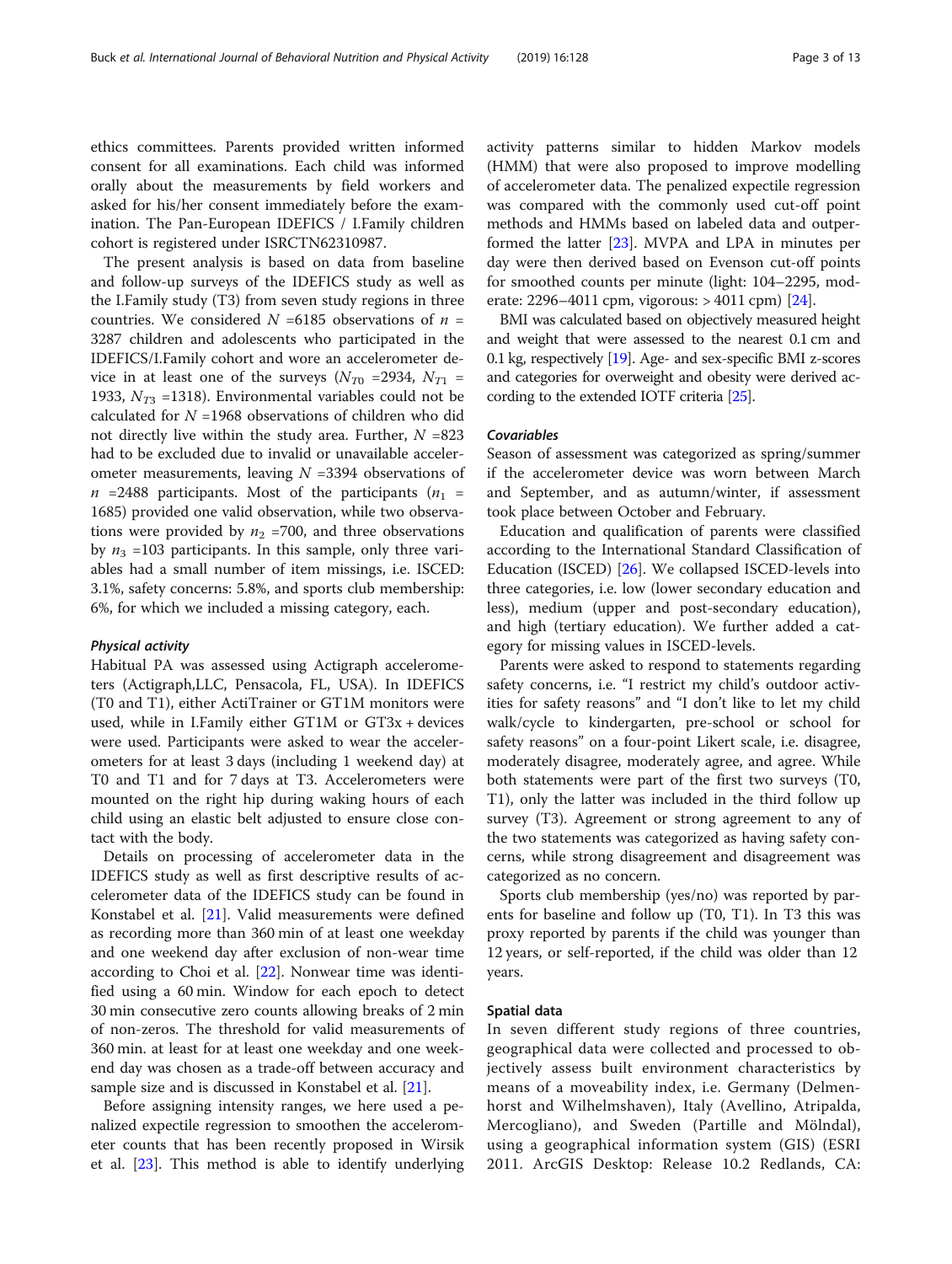Environmental Systems Research Institute). Geographical data were processed to calculate the moveability index based on administrative data as well as open source databases.

The moveability index is an extension of the walkability index [[27](#page-12-0), [28](#page-12-0)] and quantifies opportunities for PA, in particular for active travel and leisure time PA, in the home neighbourhood of children. This index showed a positive association with MVPA in children based on crosssectional IDEFICS data from one German study region [\[8](#page-12-0)].

In all study regions administrative data were provided by the land registry office of the local municipality or the federal state. Land use data were provided as adjacent polygons and condensed with regard to six different types including residential, commercial, industrial & agricultural, recreational, and miscellaneous. Residential density was obtained on district and subdistrict level. Geographic line data of the footpath network were obtained from the Open-StreetMap project (OSM) [\(www.openstreetmap.org](http://www.openstreetmap.org) – Open Data Commons Open Database License (ODbL)) and validated using administrative data. In all study regions a footpath network was built to calculate service areas and to derive intersections as point data. Bus stops and recreational facilities, i.e. playgrounds and parks, were digitally processed based on available maps and lists provided by the public transport companies and the civil service for green space of the municipalities [\[29](#page-12-0)].

# Home neighbourhoods

Addresses of participants were geocoded for each survey to derive network-dependent home neighbourhoods. We further accounted for residential relocation which, however, was not observed in participating children who provided two or three observations over time. If children relocated after participating first in either the baseline survey or the first follow-up and the new residential location was outside of the study areas this led to exclusion in the environmental analysis for the following surveys. Especially in the German study regions, it was not permissible to use the exact address coordinates to calculate individual home neighbourhoods due to data protection requirements. Therefore, we carried out spatial blurring based on a Gaussian error that was inversely proportional to the underlying residential density and conducted a simulation study, where spatial blurring shifted original coordinates by approximately 50 to 100 m in densely-populated areas induced only small differences in moveability measures [[30](#page-12-0)]. We conducted the network analyses using the network analyst in ArcGIS 10.2 and calculated the spatial blurring in  $R$  3.4.3 [[31](#page-12-0)] using the *rnorm* function. Individual-level home neighbourhoods were defined based on network-dependent areas around the place of residence

using a distance of 1250 m that was chosen based on previous research [\[30\]](#page-12-0).

## Moveability index

The moveability index consists of the following five main components:

# Residential density

Residential density, i.e. number of residents per area, was provided in districts or subdistricts of the considered study regions. For each home neighbourhood residential density was then derived as a weighted mean considering the size of the fraction of districts overlapping the home neighbourhood.

# Land use mix

Percentages of land use types, i.e. residential, commercial, industrial & agricultural, recreational, and miscellaneous, in each network-dependent neighbourhood were derived to calculate land use mix based on the entropy formula [\[27](#page-12-0)].

# Point characteristics

Point characteristics such as intersections, public transit stations and public open spaces were assessed using an anisotropic kernel intensity measure that provides consistent results over varying sizes of the home neighbourhood and tends to reduce bias through scaling and zoning [[30\]](#page-12-0). This way, intersection density, i.e. street connectivity, as well as availability of public transport and public open spaces were calculated as mean intensity per home neighbourhood.

In order to compare opportunities for PA in each region instead of comparing the moveability between countries, z-scores were calculated separately for each region using the corresponding mean and standard deviation (SD) of the moveability index and its components, respectively. We further used the z-scores to dichotomise the moveability index and environmental variables into high (z-score  $\geq$  0) and low (z-score < 0). Spatial analyses were conducted using the *spatstat-*package [[32\]](#page-12-0) in R 3.4.3 [[31](#page-12-0)].

# Statistical analyses

Descriptive statistics, i.e. percentage or mean (SD) and range, of outcome, exposure variables and covariables were calculated based on the first examination of each of the  $n = 2488$  participants.

Age-dependent trajectories of MVPA and LPA were estimated using linear mixed models including two levels (repeated measurements nested within individuals) that allow to model different intercepts and age effects, i.e. these models allow study subjects to have their own trajectory over time, where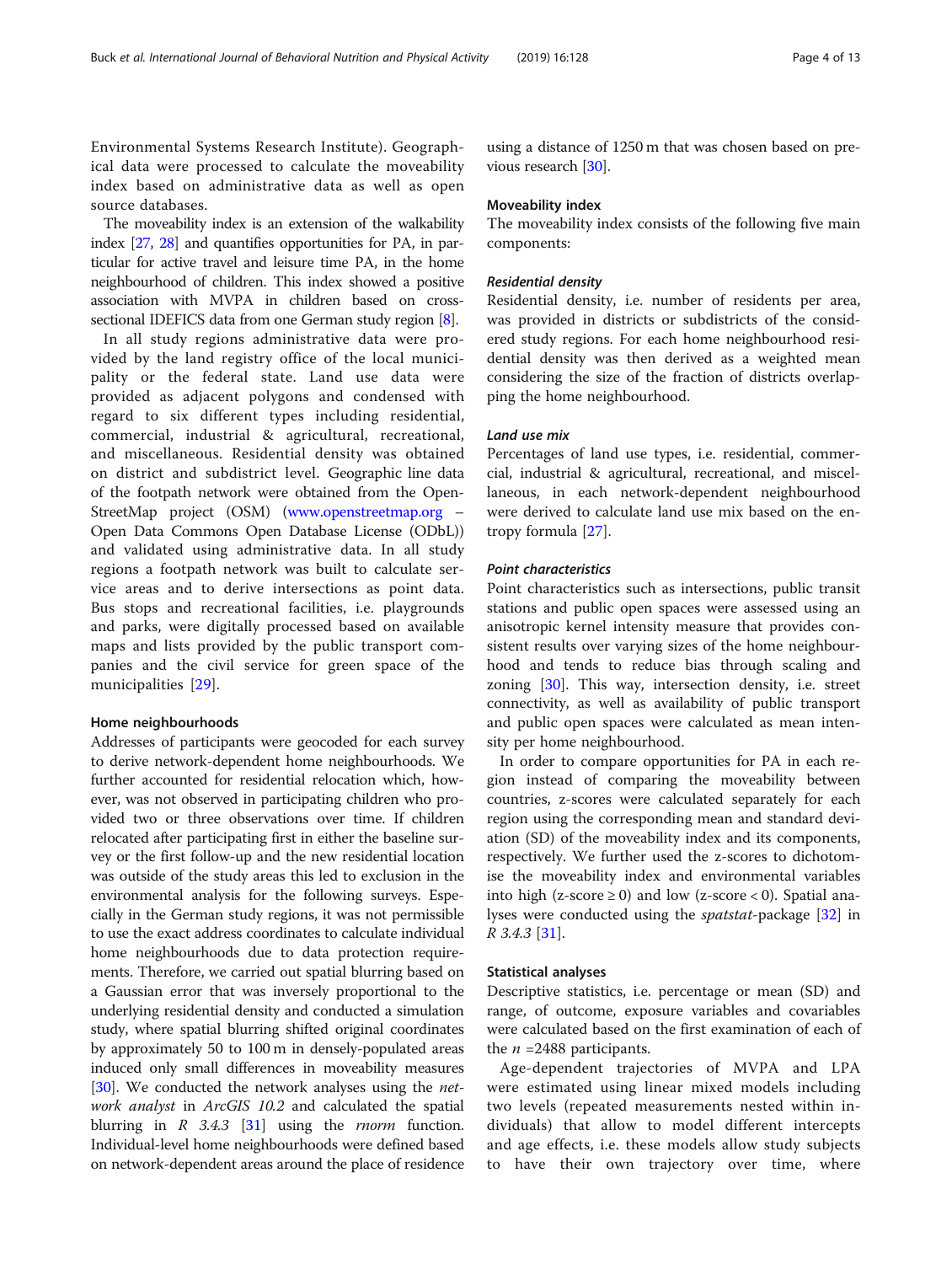individual trajectories for participants providing only one observation are calculated using supplement information by estimated population level trajectories. These models can easily handle unbalanced data with varying numbers of repeated measurements per subject, as well as subjects measured at different ages. Moreover, these models allow for change in scale and variance of the outcome measurements over time [\[33\]](#page-12-0).

For each outcome variable, i.e. MVPA, and LPA, six models were estimated to investigate the effect of the moveability index as well as its five components on PA intensities with age. The model included a random intercept and random linear slope for age. Further, repeated measurements were taken into account by means of a random effect on the residual side. For each environmental variable a fixed effect as well as an interaction effect with age was included to model the effect of the built environment on MVPA and LPA over age. All models were adjusted for age (centred at 8 years), maximum ISCED level of both parents, parental safety concerns, sports club membership, valid wear time and season of accelerometer measurements, as well as study region.

In addition, all models were estimated stratified by sex, to investigate the effect of environmental variables to take into account the well-documented differences in PA intensities between girls and boys.

Estimated linear trajectories across age were depicted for high moveable and low moveable home neighbourhoods in boys and girls. Differences in these trajectories were quantified based on least square means (LSM) and 95% CIs that were calculated in each model for chosen age values, i.e. 4, 6, 8, 10, 12 and 14 years covering the age-range of our analysis.

We conducted sensitivity analyses by estimating linear trajectories over age similarly as described above using a reduced study sample of 1709 observations of 803 participants by only including children and adolescents who provided at least two measurements.

Statistical analyses were conducted in SAS 9.3 (SAS Institute Inc., Cary, North Carolina, USA) and mixed models were estimated using the glimmix procedure. All results are presented at a significance level of  $\alpha =$ 0.05 without adjusting for multiple testing.

# Results

Study participants' characteristics are presented in Table [1](#page-5-0). Overall, mean age was 7.5 years and 51.1% of the study participants in our sample were boys. Average MVPA was 48.7 min per day, which was higher in boys (53.8 min/day) than in girls (42.4 min/day). On average, children and adolescents had 293 min of LPA per day and about 20% were overweight or obese with

no substantial difference between boys and girls. Environmental factors showed an average residential density of 2200 residents per  $km<sup>2</sup>$  and on average 4.8 public spaces and 3.4 transit stations within the home neighbourhood (Table [1\)](#page-5-0).

Main and interaction effects of the linear mixed models for environmental variables and age are presented in Table [2.](#page-6-0) Parameter estimates from these models were used to estimate trajectories for MVPA (see Fig. [1\)](#page-7-0) and LPA (see Fig. [2](#page-8-0)), stratified by high and low categories of environmental variables and by sex, while mean differences of these trajectories are shown for specific chosen age values are shown in Table [3.](#page-9-0) Figure [1](#page-7-0) depicts linear trajectories of MVPA across age from 3 to 15 years estimated based on the linear mixed model. Trajectories are displayed for girls (brown) and boys (blue) living in high (dashed line) and low moveable areas (solid line). Analogously, Fig. [2](#page-8-0) depicts estimated linear trajectories of LPA across age from 3 to 15 high vs. low categories of environmental variables and by sex.

MVPA significantly declined with age (Fig. [1\)](#page-7-0) for both sexes but boys showed consistently higher duration in MVPA for all ages than girls. Decline in MVPA was estimated as  $2 \text{ min/day}$  ( $\hat{\beta} = -2.16$ , 95% CI: (-2.741; – 1.58)) each year in boys and 1.5 min/day ( $\hat{\beta}$  = – 1.55, 95% CI:(− 2.10; − 1.01)) each year in girls (Table [2](#page-6-0)). There were no notable differences in boys' MVPA trajectories between high and low categories for any environmental variable (Tables  $2 \& 3$  $2 \& 3$ , Fig. [1\)](#page-7-0). In girls, the main effect for the moveability index showed a significantly higher MVPA of about 2 min./day ( $\hat{\beta}$  =2.14, 95% CI: (0.11; 4.16), Table [2\)](#page-6-0), but no substantial interaction with age. Hence, the estimated differences of girls' MVPA trajectories (Table [3](#page-9-0)) for high moveable neighbourhoods were consistently about 2 min./day higher for all ages (1.99 (95% CI: (− 0.62; 4.74)) at age 4 up to 2.37 (95% CI: (− 2.29; 7.02)) at age 14) compared to low moveable neighbourhoods (see Fig. [1\)](#page-7-0). Living in scarcely-populated neighbourhoods was associated with slightly higher MVPA in adolescent girls ( $\hat{\beta}$  = 1.28, 95% CI: (− 0.70; 3.27)) compared to densely-populated neighbourhoods (see Table [2](#page-6-0) and Fig. [1\)](#page-7-0). Mean differences of MVPA trajectories increased from 0.01 min/ day (95% CI: (− 3.79; 3.81)) at age 4 up to 3.19 min/day (95% CI: (− 1.44; 7.82)) at age 14 (Table [3\)](#page-9-0) comparing scarcely vs. densely-populated neighbourhoods in girls. A difference in MVPA in adolescent girls was found comparing highly-connected vs. sparsely-connected neighbourhoods (intersection density, Fig. [1\)](#page-7-0), where main effect and interaction effect of intersection density with age showed a small positive but non-significant effect (Table [2](#page-6-0)). Considering the mean difference of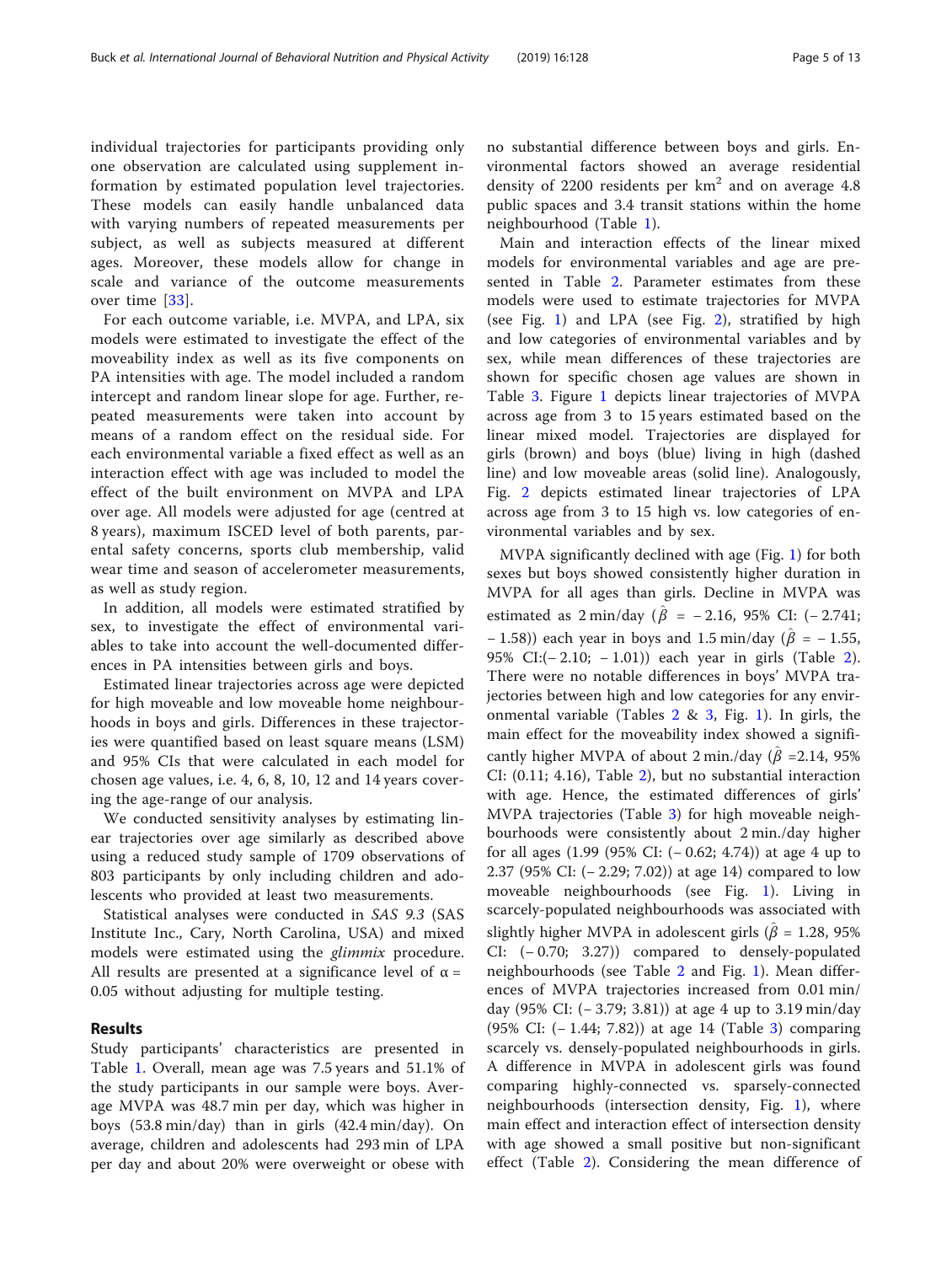|                                 | All $(n = 2488)$ |        |                  | Male $(n = 1270)$ |        |                 | Female $(n = 1218)$ |        |                  |
|---------------------------------|------------------|--------|------------------|-------------------|--------|-----------------|---------------------|--------|------------------|
|                                 | Mean             | (SD)   | Range            | Mean              | (SD)   | Range           | Mean                | (SD)   | Range            |
| Light PA (min / day)            | 293              | (83.2) | $(5.5 - 746.9)$  | 292               | (82.2) | $(6.5 - 571.8)$ | 293                 | (84.2) | $(5.5 - 746.9)$  |
| MVPA (min / day)                | 48.7             | (24.4) | $(0-199.5)$      | 53.8              | (25.3) | $(0-194)$       | 42.4                | (22.2) | $(0-199.5)$      |
| Moveability index               | 0.04             | (3.5)  | $(-13.5 - 10.8)$ | 0.0               | (3.4)  | $(-10.7 - 8.7)$ | 0.1                 | (3.5)  | $(-12.9 - 10.8)$ |
| Public open space density       | 4.8              | (4.1)  | $(0-18.3)$       | 4.7               | (4.1)  | $(0.04 - 16.7)$ | 4.9                 | (4.1)  | $(0-18.3)$       |
| Residential density             | 2.2              | (1.3)  | $(0 - 6.8)$      | 2.2               | (1.3)  | $(0 - 6.7)$     | 2.2                 | (1.3)  | $(0 - 6.8)$      |
| Land use mix                    | 0.72             | (0.14) | $(0.01 - 0.99)$  | 0.72              | (0.15) | $(0.01 - 0.99)$ | 0.72                | (0.15) | $(0.01 - 0.99)$  |
| Intersection density            | 7.7              | (3.8)  | $(0.1 - 24.7)$   | 7.7               | (3.8)  | $(0 - 21.2)$    | 7.8                 | (3.8)  | $(0.14 - 24.7)$  |
| Public transport density        | 3.4              | (1.7)  | $(0 - 6.5)$      | 3.4               | (1.7)  | $(0 - 6.4)$     | 3.4                 | (1.7)  | $(0 - 6.5)$      |
| Age (years)                     | 7.5              | (2.4)  | $(3 - 15.8)$     | 7.5               | (2.4)  | $(3-15.8)$      | 7.6                 | (2.4)  | $(3-14.7)$       |
| BMI z-score <sup>a</sup>        | 0.4              | (1.1)  | $(-5.4-4)$       | 0.3               | (1.2)  | $(-5.3 - 3.7)$  | 0.4                 | (1.1)  | $(-5.4 - 4.0)$   |
| Valid weartime (min / day)      | 695              | (113)  | $(363 - 1361)$   | 697               | (117)  | $(366 - 1361)$  | 693                 | (108)  | $(363 - 1334)$   |
|                                 | ${\cal N}$       | $\%$   |                  | Ν                 | $\%$   |                 | ${\cal N}$          | $\%$   |                  |
| Moveability category            |                  |        |                  |                   |        |                 |                     |        |                  |
| High (score $\geq$ 0)           | 1219             | 49.0   |                  | 623               | 49.1   |                 | 596                 | 48.9   |                  |
| Low (score $<$ 0)               | 1269             | 51.0   |                  | 647               | 50.9   |                 | 622                 | 51.1   |                  |
| Parental education <sup>b</sup> |                  |        |                  |                   |        |                 |                     |        |                  |
| Missing                         | 76               | 3.1    |                  | 41                | 3.2    |                 | 35                  | 2.9    |                  |
| Low (level below 2)             | 207              | 8.3    |                  | 106               | 8.4    |                 | 101                 | 8.3    |                  |
| Medium (level 3, 4)             | 1067             | 42.9   |                  | 542               | 42.7   |                 | 525                 | 43.1   |                  |
| High (level 5 and more)         | 1138             | 45.7   |                  | 581               | 45.8   |                 | 557                 | 45.7   |                  |
| Parental safety concerns        |                  |        |                  |                   |        |                 |                     |        |                  |
| Missing                         | 145              | 5.8    |                  | 83                | 6.5    |                 | 62                  | 5.1    |                  |
| No concerns                     | 1417             | 57.5   |                  | 723               | 56.9   |                 | 694                 | 57.0   |                  |
| Safety concerns                 | 926              | 36.5   |                  | 464               | 36.5   |                 | 462                 | 37.9   |                  |
| Sportsclub membership           |                  |        |                  |                   |        |                 |                     |        |                  |
| Missing                         | 149              | 6.0    |                  | 79                | 6.2    |                 | 70                  | 5.8    |                  |
| Yes                             | 1430             | 57.5   |                  | 722               | 56.9   |                 | 708                 | 58.1   |                  |
| No                              | 909              | 36.5   |                  | 469               | 36.9   |                 | 440                 | 36.1   |                  |
| BMI categories <sup>a</sup>     |                  |        |                  |                   |        |                 |                     |        |                  |
| Normal weight                   | 1993             | 80.1   |                  | 1033              | 81.3   |                 | 960                 | 78.8   |                  |
| Overweight / obese              | 495              | 19.9   |                  | 237               | 18.7   |                 | 258                 | 21.2   |                  |
| Season                          |                  |        |                  |                   |        |                 |                     |        |                  |
| Autumn / winter                 | 1431             | 57.5   |                  | 725               | 57.1   |                 | 706                 | 58.0   |                  |
| Spring / summer                 | 1057             | 42.5   |                  | 545               | 42.9   |                 | 512                 | 42.0   |                  |

<span id="page-5-0"></span>**Table 1** Study characteristics, i.e. mean (M), standard deviation (SD) and range or sample size (M) and percentage (%) of  $n = 2488$ children and adolescents based on the first examination in the IDEFICS/I.Family cohort of each child

<sup>a</sup>BMI z-score and categories according to Cole & Lobstein [\[25](#page-12-0)]<br><sup>b</sup>Maximum ISCED category of both parents [26]

<sup>b</sup>Maximum ISCED category of both parents [[26\]](#page-12-0)

trajectories, the positive effect of intersection density increased from 0.71 min/day (95% CI: (− 3.12; 4.55)) at age 4 to 3.02 min/day (95% CI: (− 1.64; 7.67)) at age 14. In particular, MVPA was higher for all ages of girls living in areas with high availability of public open spaces  $(\hat{\beta} = 2.38, 95\% \text{ CI: } (0.43; 4.34)) \text{ compared to those living}$ 

in areas with low availability of public open spaces (Table [2](#page-6-0)). Mean differences of MVPA trajectories for high vs. low availability of public open spaces slightly declined from 3.01 min/day (95% CI: (− 0.76; 6.77)) at age 4 to 1.45 min/day (95% CI: (− 3.21; 6.10)) at age 14 (Table [3](#page-9-0)). With regard to land use mix and public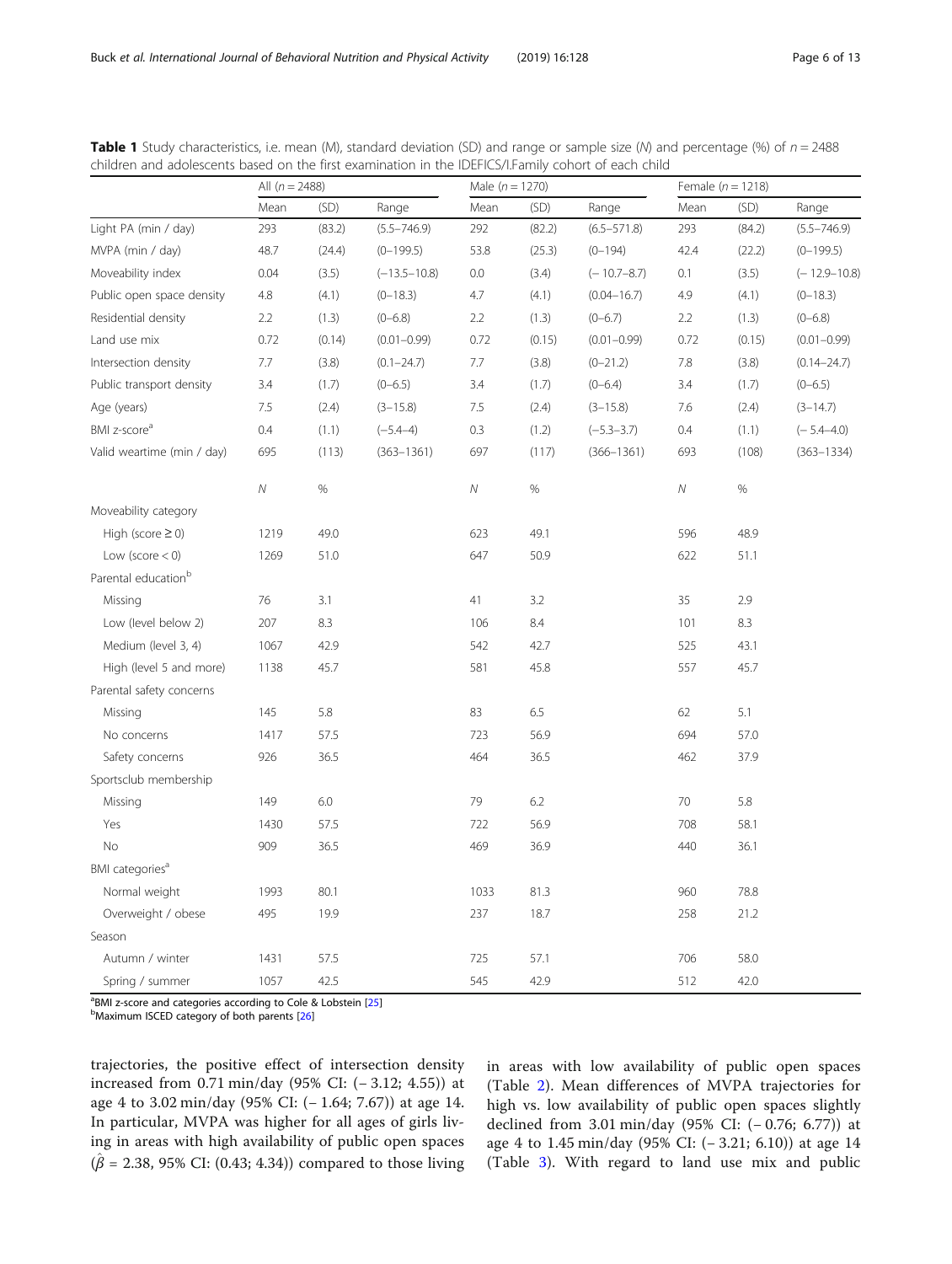| score $\geq$ 0 vs. low: z-score < 0) on moderate-to-vigorous physical activity (MVPA) and light physical activity (LPA) for $N = 3394$<br>Observations of $n = 2488$ 3- to 15-year old children and adolescents stratified by sex |                   |                          |         |                  |         |                          |         |                          |  |  |
|-----------------------------------------------------------------------------------------------------------------------------------------------------------------------------------------------------------------------------------|-------------------|--------------------------|---------|------------------|---------|--------------------------|---------|--------------------------|--|--|
|                                                                                                                                                                                                                                   | MVPA (min. / day) |                          |         |                  |         | LPA (min. / day)         |         |                          |  |  |
|                                                                                                                                                                                                                                   | <b>Boys</b>       | $N = 1717$               | Girls   | $N = 1677$       | Boys    | $N = 1717$               | Girls   | $N = 1677$               |  |  |
|                                                                                                                                                                                                                                   | $\beta$           | 95% CI                   | Ĝ       | 95% CI           | Ĝ.      | 95% CI                   | β       | 95% CI                   |  |  |
| Moveability (high, ref.: low)                                                                                                                                                                                                     | $-1.30$           | $(-3.62; 1.04)$          | 2.14    | (0.11; 4.16)     | $-2.54$ | $(-8.49; 3.41)$          | 2.21    | $(-4.05; 8.48)$          |  |  |
| Age                                                                                                                                                                                                                               |                   | $-2.16$ $(-2.74; -1.58)$ | $-1.55$ | $(-2.10; -1.01)$ | $-20.3$ | $(-21.9; -18.6)$         | $-19.8$ | $(-21.4; -18.1)$         |  |  |
| Moveability (high, ref.: low) * age                                                                                                                                                                                               | 0.20              | $(-0.58; 0.97)$          | 0.04    | $(-0.71; 0.79)$  | 2.68    | (0.46; 4.90)             | 0.21    | $(-2.08; 2.49)$          |  |  |
| POS density (high, ref.: low)                                                                                                                                                                                                     | $-0.24$           | $(-2.51; 2.02)$          | 2.38    | (0.43; 4.34)     | 10.6    | (4.78; 16.3)             | 2.97    | $(-3.10; 9.03)$          |  |  |
| Age                                                                                                                                                                                                                               |                   | $-2.14$ $(-2.72; -1.55)$ | $-1.46$ | $(-2.00; -0.92)$ | $-18.3$ | $(-20.0; -16.7)$         | $-19.1$ | $(-20.7; -17.4)$         |  |  |
| POS density (high, ref.: low) * age                                                                                                                                                                                               | 0.15              | $(-0.62; 0.92)$          | $-0.16$ | $(-0.90; 0.59)$  | $-1.2$  | $(-3.43; 1.02)$          | $-1.24$ | $(-3.52; 1.04)$          |  |  |
| Residential density (high, ref.: low)                                                                                                                                                                                             | $-1.52$           | $(-3.79; 0.75)$          | 1.28    | $(-0.70; 3.27)$  | $-7.82$ | $(-13.6; -2.04)$         | $-0.91$ | $(-7.02; 5.21)$          |  |  |
| Age                                                                                                                                                                                                                               | $-2.13$           | $(-2.72; -1.55)$         | $-1.70$ | $(-2.24; -1.16)$ | $-19.0$ | $(-20.7; -17.4)$         | $-20.2$ | $(-21.8; -18.5)$         |  |  |
| Residential density (high, ref.: low) * age                                                                                                                                                                                       | 0.17              | $(-0.60; 0.95)$          | 0.32    | $(-0.43; 1.06)$  | 0.41    | $(-1.81; 2.63)$          | 0.98    | $(-1.30; 3.25)$          |  |  |
| Land use mix (high, ref.: low)                                                                                                                                                                                                    | 0.15              | $(-2.16; 2.45)$          | $-0.43$ | $(-2.47; 1.60)$  | 2.67    | $(-3.20; 8.54)$          | $-2.57$ | $(-8.87; 3.72)$          |  |  |
| Age                                                                                                                                                                                                                               | $-1.98$           | $(-2.61; -1.34)$         | $-1.40$ | $(-1.99; -0.80)$ |         | $-18.8$ $(-20.6; -17.0)$ |         | $-18.6$ $(-20.4; -16.8)$ |  |  |

<span id="page-6-0"></span>Table 2 Longitudinal effects, i.e. main effects and interaction effects with age, of the moveability index and its components (high: zscore ≥ 0 vs. low: z-score < 0) on moderate-to-vigorous physical activity (MVPA) and light physical activity (LPA) for N = 3394

Public transport (high, ref.: low) \* age −0.13 (− 0.90; 0.64) − 0.01 (− 0.75; 0.75) 1.38 (− 0.85; 3.61) 1.07 (−1.22; 3.35) Linear mixed models were adjusted for maximum ISCED level of both parents, parental safety concerns, sportsclub membership, valid wear time and season of accelerometer measurements, as well as study region; effect estimates not reported

Land use mix (high, ref.: low) \* age  $-0.13$  (− 0.92; 0.66)  $-0.26$  (− 1.02; 0.50)  $-0.19$  (− 2.45; 2.07) −1.96 (− 4.28; 0.37) Intersection density (high, ref.: low) − 0.46 (− 2.76; 1.84) 1.64 (− 0.36; 3.63) 1.06 (− 4.79; 6.91) − 0.69 (− 6.89; 5.51) Age −2.01 (− 2.57; − 1.46) −1.65 (− 2.18; − 1.12) −20.5 (− 22.1; − 18.9) −20.4 (− 22.0; − 18.8) Intersection density (high, ref.: low) \* age −0.09 (− 0.86; 0.68) 0.23 (− 0.52; 0.98) 3.36 (1.14; 5.57) 1.57 (−0.72; 3.85) Public transport (high, ref.: low) −0.65 (−3.00; 1.70) 1.39 (− 0.65; 3.43) 1.27 (− 4.73; 7.27) − 0.94 (− 7.23; 5.35) Age −2.00 (− 2.55; − 1.44) −1.53 (−2.06; − 1.00) −19.5 (− 21.1; − 17.9) −20.2 (− 21.8; − 18.6)

Bold significance is provided via confidence limits (significant if 0 is not included) which is similar to p-value

transport, MVPA trajectories (Fig. [1\)](#page-7-0) revealed no substantial differences between high and low mixed neighbourhoods as well as high or low availability of public transport (see Tables 2 & [3\)](#page-9-0).

Trajectories of LPA (Fig. [2](#page-8-0)) also showed a significant age-dependent decline of about 20 min/day for each year in both boys ( $\hat{\beta}$  = – 20.3, 95% CI: (– 21.9; – 18.6)) and girls  $(\hat{\beta} = -19.8, 95\% \text{ CI: } (-21.4; -18.1)) \text{ (Table 2). In girls, no)}$ substantial differences between high and low categories for any environmental variable were found in relation to LPA trajectory (Tables 2 & [3\)](#page-9-0).

For boys living in high moveable neighbourhoods the age-dependent decline in LPA was significantly lessened  $(\hat{\beta} = 2.68, 95\%$ CI: (0.46; 4.90)) compared to those living in low moveable neighbourhoods. At age 14, the LSM difference was 13 min/day (95%CI: (− 0.41; 27.5)) for high vs low moveable neighbourhoods (Table [3\)](#page-9-0). A similar association was found for intersection density. In boys who lived in highly-connected neighbourhoods we found a significantly positive interaction effect on the decline in LPA over age ( $\hat{\beta}$  =3.36, 95% CI: (1.14; 5.57)) compared to sparsely-connected neighbourhoods

(Table 2). LPA trajectories hence revealed a significant mean difference with respect to intersection density in adolescent boys at age 12 and 14 (Table [3\)](#page-9-0). Residential density showed a significant negative association with LPA in boys ( $\hat{\beta}$  = − 7.82, 95% CI: (− 13.6; − 2.04), Table 2). Particularly, availability of public open spaces was positively associated with LPA in boys ( $\hat{\beta}$  = 10.6, 95%CI: (4.78; 16.3)) with the effect declining with age ( $\hat{\beta}$  = − 1.20, 95%CI: (− 3.43; 1.02)) (see Table 2). Mean differences in LPA trajectories between high vs low availability of public open spaces were significantly positive at age 4 (15.3 min / day, 95%CI: (4.19; 26.5)) and declined to 3.32 min/day (95%CI: (− 10.6; 17.2)) at age 14. Similar to MVPA trajectories, the LPA trajectories revealed no substantial differences between categories of land use mix or public transport availability (see Tables 2 & [3](#page-9-0)).

Sensitivity analyses based on a study sample that only included participants who provided at least two observations within the cohort did not lead to substantial differences in the resulting trajecotires presented above (results not shown).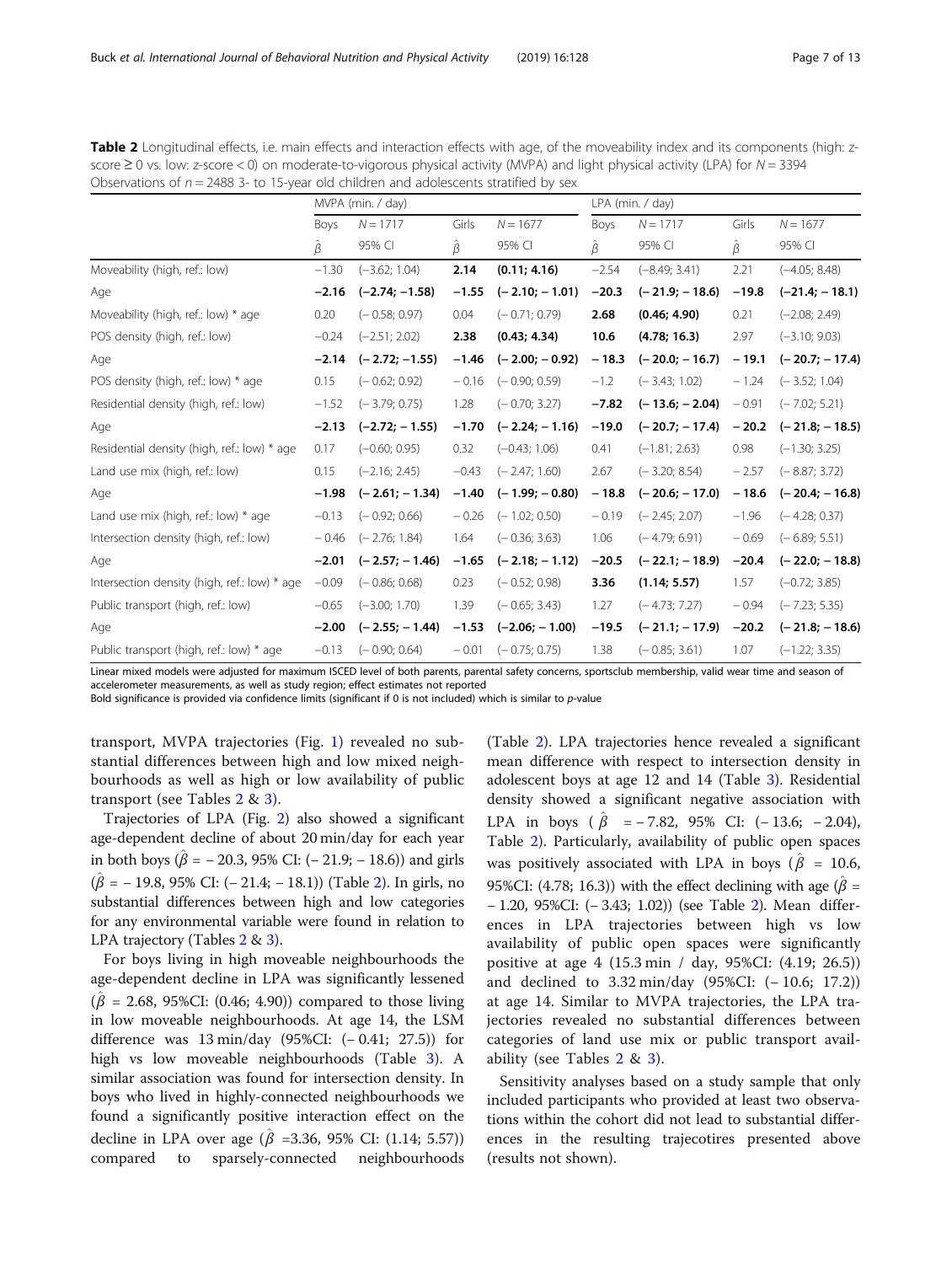<span id="page-7-0"></span>

# **Discussion**

The longitudinal analysis of built environment characteristics in the IDEFICS/I.Family cohort identified a protective effect of certain moveability characteristics on the decrease of PA levels in the transition from childhood to adolescence. Besides the strong age-dependent decline in MVPA and LPA levels in both, boys and girls, moveability measures such as intersection density and availability of public open spaces showed positive associations with MVPA in girls and LPA in boys. Particularly in childhood, availability of public open spaces positively influenced MVPA in girls and LPA in boys, respectively. In the transition phase to adolescence intersection density positively affected the decline of MVPA in girls and of LPA in boys. While residential density showed a positive effect on MVPA trajectories in girls, we consistently found lower LPA for all ages in boys who lived in densely-populated neighbourhoods.

Between childhood and adolescence, we estimated the age-dependent decline in PA levels as about 2 min/day in MVPA for each year and 20 min/day in LPA for each year, which also matches the estimated decline in MVPA by Farooq et al. [\[18](#page-12-0)]. Similarly, Ortega et al. [[17](#page-12-0)] found a decrease from childhood to adolescence in accelerometerbased PA levels of about 1 to 2.5 min/day in MVPA (boys and girls, respectively) and 17.6 and 14.3 min/day in LPA (boys and girls, respectively) for each year in the European Youth Heart Study.

In girls, a supportive effect of urban moveability was found with regard to MVPA, particularly for availability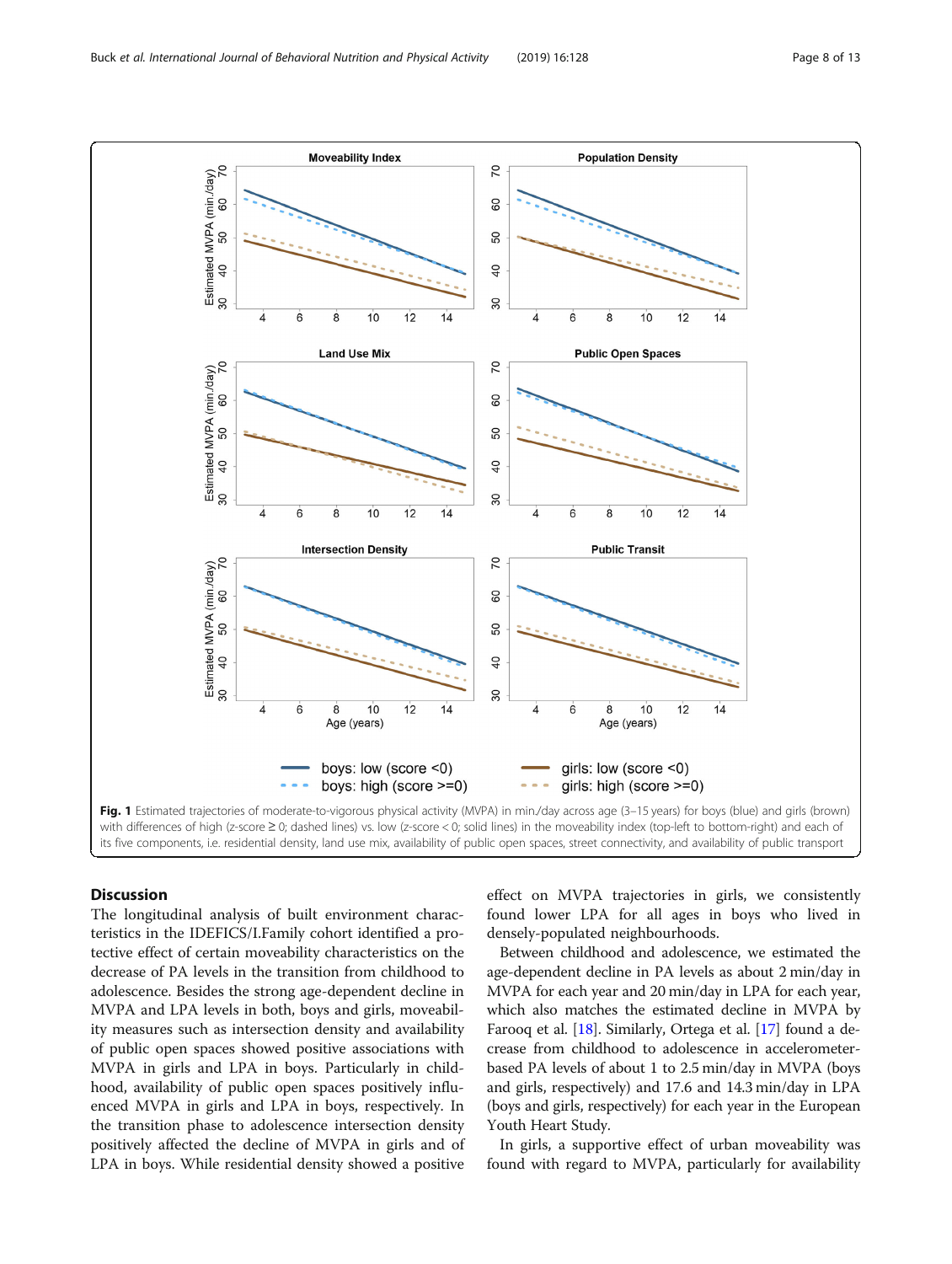<span id="page-8-0"></span>

of public open spaces. Schipperijn et al. [\[9](#page-12-0)] also investigated the longitudinal effect of urban moveability on MVPA in a sample of Danish children and adolescents and found a positive effect of urban moveability on MVPA which was more pronounced in girls than in boys similar to our study. The positive effect of public open spaces, i.e. parks and playgrounds, on PA-levels has also been shown in a range of cross-sectional studies [[8,](#page-12-0) [9](#page-12-0), [27,](#page-12-0) [34](#page-12-0), [35\]](#page-12-0). At the individual level, we used sports club membership as a covariate in our analysis, which was found to have a positive impact on overall MVPA levels in children and adolescents [\[36\]](#page-12-0). Besides the positive effect of public open spaces for girls at the environmental level, sports club membership had a significantly positive effect on MVPA of about 2 min/day. For boys,

where no effect of public open spaces was found, sports club membership also had a positive effect on MVPA with twice the magnitude (results not presented).

While the impact of public open spaces on PA-levels declined with age, the positive effects of intersection density in adolescence on MVPA for girls and on LPA for boys increased with age. Findings in adolescents (> 12 years) for boys and girls might be explained by an increase in independent mobility in the transition phase [[37\]](#page-12-0) in combination with less constraints on leisure time PA and active transport through their parents [[38\]](#page-12-0), independent mobility has been shown to increase active transport, i.e. walking and cycling [[39](#page-12-0)]. This allows adolescents to use the environment and gain similar positive effects of the street network and on active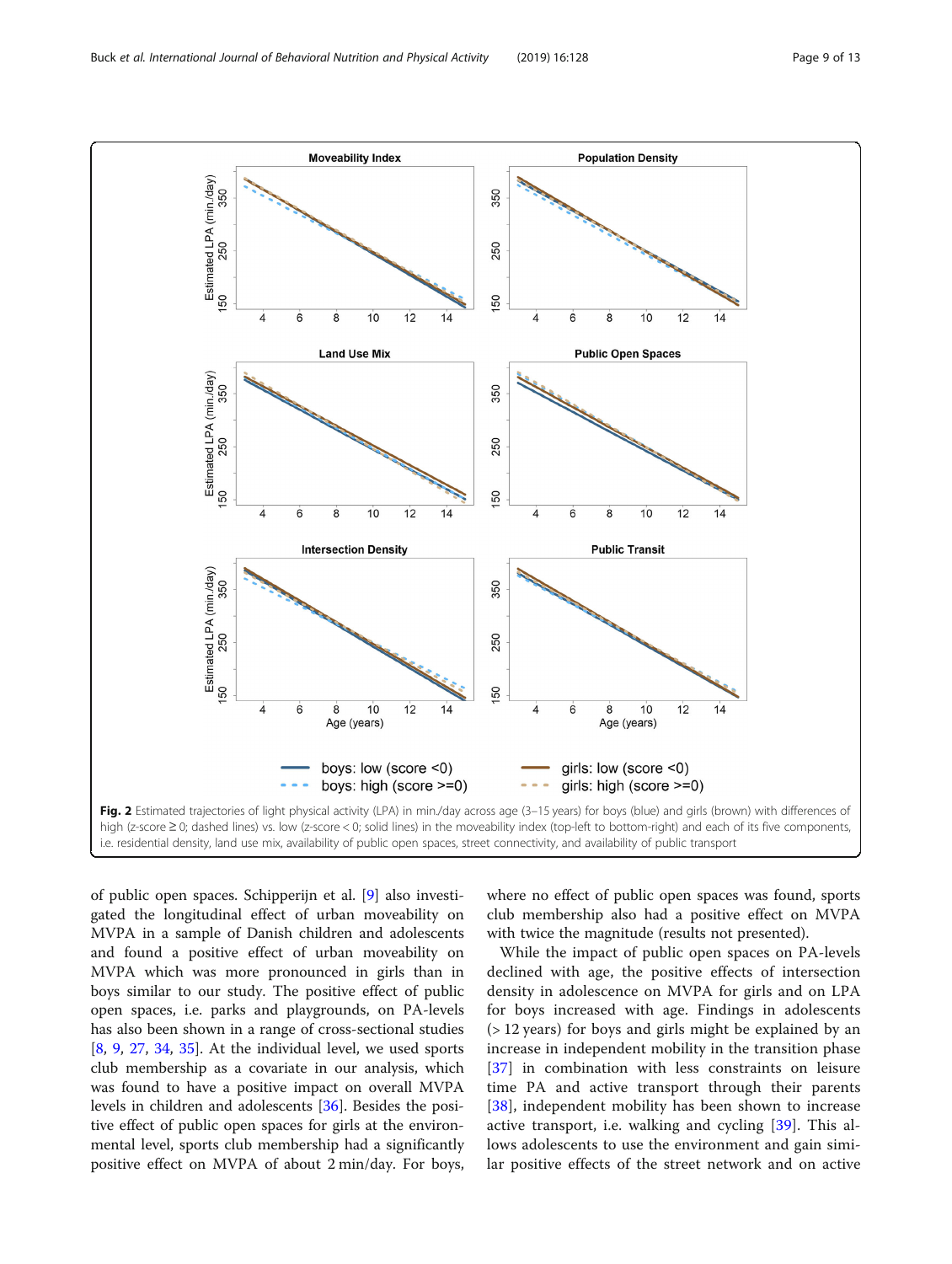<span id="page-9-0"></span>Table 3 Estimated mean differences and 95% confidence intervals (CI) of linear trajectories for moderate-to-vigorous physical activity (MVPA) and light physical activity () between high (high: z-score ≥ 0) and low (low: z-score < 0) categories of the moveability index and its five components at chosen age values

|                        |                | MVPA (min./day)         |                    |                         |                     | LPA (min./day)          |                       |                         |                       |  |
|------------------------|----------------|-------------------------|--------------------|-------------------------|---------------------|-------------------------|-----------------------|-------------------------|-----------------------|--|
|                        |                | Boys                    | $N = 1717$         | Girls                   | $N = 1677$          | Boys                    | $N = 1717$            | Girls                   | $N = 1677$            |  |
|                        |                | Estimated<br>difference | 95% CI             | Estimated<br>difference | 95% CI              | Estimated<br>difference | 95% CI                | Estimated<br>difference | 95% CI                |  |
|                        | Age            |                         |                    |                         |                     |                         |                       |                         |                       |  |
| Moveability            | $\overline{4}$ | $-2.07$                 | $(-6.30;$<br>2.15) | 1.99                    | $(-1.85;$<br>5.82)  | $-13.3$                 | $(-24.5; -$<br>2.02)  | 1.39                    | $(-10.8;$<br>13.5)    |  |
| (high, vs. low)        | 6              | $-1.68$                 | $(-4.72;$<br>1.36) | 2.06                    | $(-0.62;$<br>4.74)  | $-7.90$                 | $(-15.7; -$<br>0.07)  | 1.80                    | $(-6.71;$<br>10.3)    |  |
|                        | 8              | $-1.29$                 | $(-3.62;$<br>1.04) | 2.14                    | (0.11)<br>4.16)     | $-2.54$                 | $(-8.49; 3.41)$       | 2.21                    | $(-4.05; 8.48)$       |  |
|                        | 10             | $-0.90$                 | $(-3.43;$<br>1.63) | 2.21                    | $(-0.13;$<br>4.56)  | 2.82                    | $(-4.19; 9.83)$       | 2.62                    | $(-4.28; 9.53)$       |  |
|                        | 12             | $-0.51$                 | $(-3.99;$<br>2.98) | 2.29                    | $(-1.08;$<br>5.66   | 8.18                    | $(-.193; 18.3)$       | 3.04                    | $(-6.85; 12.9)$       |  |
|                        | 14             | $-0.11$                 | $(-4.88;$<br>4.65) | 2.37                    | $(-2.29;$<br>7.02)  | 13.5                    | $(-0.41; 27.5)$       | 3.45                    | $(-10.3;$<br>17.2)    |  |
| POS density            | 4              | $-0.85$                 | $(-5.03;$<br>3.33) | 3.01                    | $(-0.76;$<br>6.77)  | 15.3                    | (4.19; 26.5)          | 7.92                    | $(-4.04; 19.9)$       |  |
| (high, vs. low)        | 6              | $-0.55$                 | $(-3.53;$<br>2.44) | 2.69                    | (0.09;<br>5.30)     | 12.9                    | (5.26; 20.6)          | 5.44                    | $(-2.87; 13.8)$       |  |
|                        | 8              | $-0.24$                 | $(-2.51;$<br>2.02) | 2.38                    | (0, 43;<br>4.34)    | 10.5                    | (4.78; 16.3)          | 2.96                    | $(-3.10; 9.03)$       |  |
|                        | 10             | 0.06                    | $(-2.42;$<br>2.54) | 2.07                    | $(-0, 24;$<br>4.38) | 8.13                    | (1.29; 15.0)          | 0.49                    | $(-6.29; 7.26)$       |  |
|                        | 12             | 0.36                    | $(-3.10;$<br>3.83) | 1.76                    | $(-1.60;$<br>5.12)  | 5.73                    | $(-4.28; 15.7)$       | $-1.99$                 | $(-11.8; 7.83)$       |  |
|                        | 14             | 0.67                    | $(-4.09;$<br>5.42) | 1.45                    | $(-3.21;$<br>6.10)  | 3.32                    | $(-10.6; 17.2)$       | $-4.47$                 | $(-18.2; 9.26)$       |  |
| Residential<br>density | $\overline{4}$ | $-2.21$                 | $(-6.40;$<br>1.97) | 0.01                    | $(-3.79;$<br>3.81)  | $-9.46$                 | $(-20.6; 1.69)$       | $-4.81$                 | $(-16.8; 7.18)$       |  |
| (high, vs. low)        | 6              | $-1.86$                 | $(-4.85;$<br>1.13) | 0.65                    | $(-2.00;$<br>3.29   | $-8.64$                 | $(-16.3;$<br>$-0.95)$ | $-2.86$                 | $(-11.2;$<br>5.51)    |  |
|                        | 8              | $-1.52$                 | $(-3.79;$<br>0.75) | 1.28                    | $(-0.70;$<br>3.27)  | $-7.82$                 | $(-13.6; -$<br>2.04)  | $-0.91$                 | $(-7.02; 5.21)$       |  |
|                        | 10             | $-1.17$                 | $(-3.65;$<br>1.31) | 1.92                    | $(-0.39;$<br>4.23)  | $-7.00$                 | $(-13.9; -$<br>0.14)  | 1.05                    | $(-5.74; 7.83)$       |  |
|                        | 12             | $-0.82$                 | $(-4.28;$<br>2.64) | 2.56                    | $(-0.79;$<br>5.90)  | $-6.19$                 | $(-16.2; 3.83)$       | 3.00                    | $(-6.79; 12.8)$       |  |
|                        | 14             | $-0.47$                 | $(-5.22;$<br>4.27) | 3.19                    | $(-1.44;$<br>7.82)  | $-5.37$                 | $(-19.3; 8.52)$       | 4.95                    | $(-8.73; 18.7)$       |  |
| Land use mix           | 4              | 0.67                    | $(-3.61;$<br>4.94) | 0.61                    | $(-3.32;$<br>4.55)  | 3.43                    | $(-7.98; 14.8)$       | 5.25                    | $(-7.20; 17.7)$       |  |
| (high, vs. low)        | 6              | 0.41                    | $(-2.65;$<br>3.46) | 0.09                    | $(-2.65;$<br>2.83)  | 3.05                    | $(-4.82; 10.9)$       | 1.34                    | $(-7.37; 10.0)$       |  |
|                        | 8              | 0.15                    | $(-2.16;$<br>2.45) | $-0.43$                 | $(-2.47;$<br>1.60)  | 2.67                    | $(-3.20; 8.54)$       | $-2.57$                 | $(-8.87; 3.72)$       |  |
|                        | 10             | $-0.12$                 | $(-2.63;$<br>2.40) | $-0.95$                 | $(-3.29;$<br>1.38)  | 2.29                    | $(-4.62; 9.21)$       | $-6.48$                 | $(-13.3; 0.35)$       |  |
|                        | 12             | $-0.38$                 | $(-3.88;$<br>3.12) | $-1.48$                 | $(-4.85;$<br>1.90)  | 1.92                    | $(-8.17; 12.0)$       | $-10.4$                 | $(-20.3;$<br>$-0.55)$ |  |
|                        | 14             | $-0.64$                 | $(-5.45;$<br>4.18) | $-2.00$                 | $(-6.69;$<br>2.69)  | 1.54                    | $(-12.5; 15.6)$       | $-14.3$                 | $(-28.1;$<br>$-0.51)$ |  |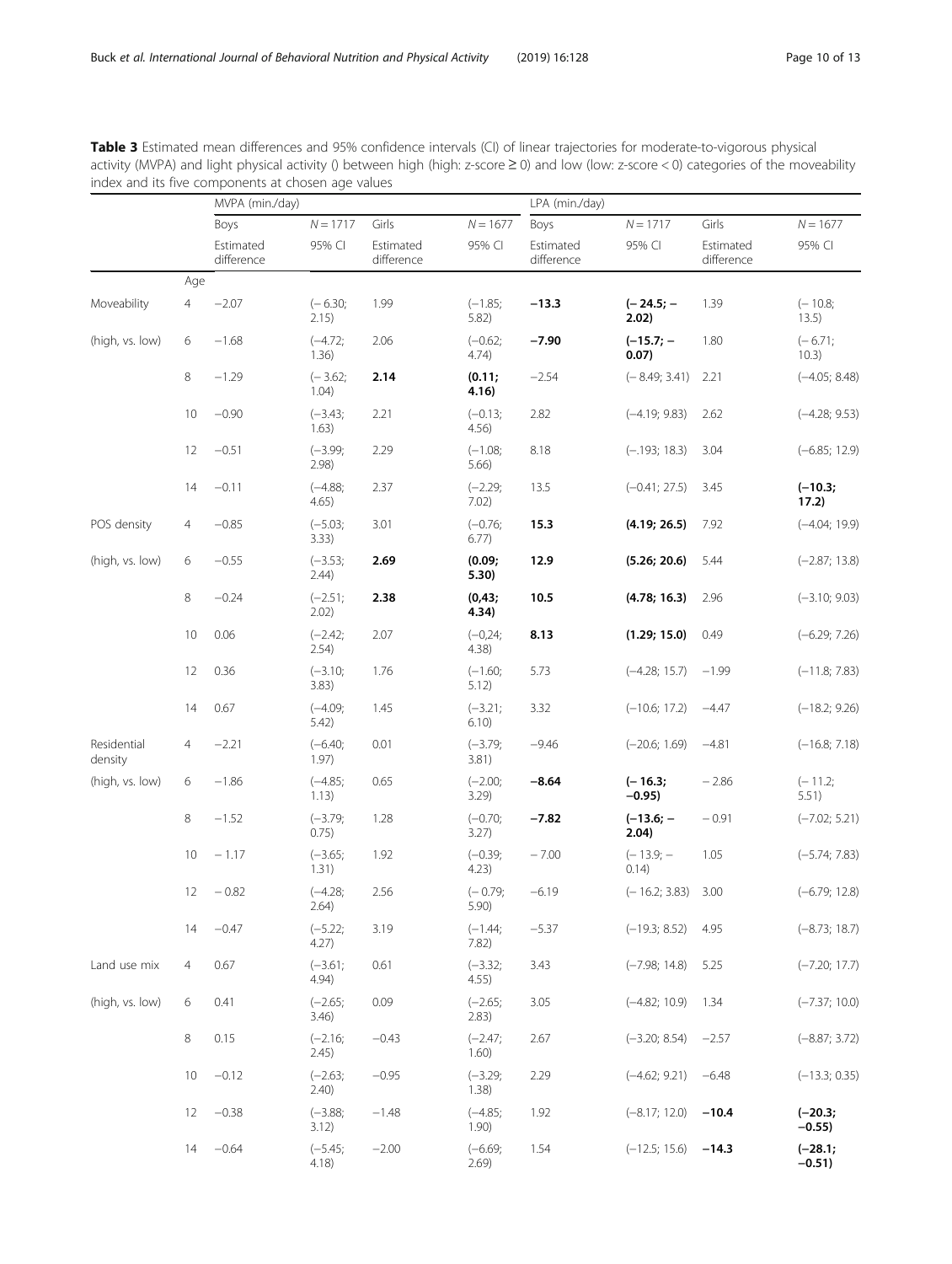| Table 3 Estimated mean differences and 95% confidence intervals (CI) of linear trajectories for moderate-to-vigorous physical                 |
|-----------------------------------------------------------------------------------------------------------------------------------------------|
| activity (MVPA) and light physical activity () between high (high: z-score $\geq$ 0) and low (low: z-score < 0) categories of the moveability |
| index and its five components at chosen age values (Continued)                                                                                |

|                         |                | MVPA (min./day)                 |                    |                                  |                      | LPA (min./day)          |                       |                                  |                      |  |
|-------------------------|----------------|---------------------------------|--------------------|----------------------------------|----------------------|-------------------------|-----------------------|----------------------------------|----------------------|--|
|                         |                | Boys<br>Estimated<br>difference | $N = 1717$         | Girls<br>Estimated<br>difference | $N = 1677$<br>95% CI | Boys                    | $N = 1717$            | Girls<br>Estimated<br>difference | $N = 1677$<br>95% CI |  |
|                         |                |                                 | 95% CI             |                                  |                      | Estimated<br>difference | 95% CI                |                                  |                      |  |
| Intersection<br>density | $\overline{4}$ | $-0.11$                         | $(-4.30;$<br>4.08) | 0.71                             | $(-3.12;$<br>4.55)   | $-12.4$                 | $(-23.5; -$<br>1.22)  | $-6.97$                          | $(-19.1;$<br>5.15)   |  |
| (high, vs. low)         | 6              | $-0.29$                         | $(-3.29;$<br>2.72) | 1.17                             | $(-1.49;$<br>3.84)   | $-5.65$                 | $(-13.4; 2.07) -3.83$ |                                  | $(-12.3;$<br>4.64)   |  |
|                         | 8              | $-0.46$                         | $(-2.76;$<br>1.84) | 1.63                             | $(-0.36;$<br>3.63)   | 1.06                    | $(-4.79; 6.91) -0.69$ |                                  | $(-6.89;$<br>5.51)   |  |
|                         | 10             | $-0.64$                         | $(-3.15;$<br>1.87) | 2.10                             | (0.23)<br>4.42)      | 7.77                    | (0.83; 14.7)          | 2.45                             | $(-4.39; 9.28)$      |  |
|                         | 12             | $-0.81$                         | $(-4.29;$<br>2.66) | 2.56                             | $(-0.80;$<br>5.92)   | 14.5                    | (4.41; 24.5)          | 5.58                             | $(-4.26; 15.4)$      |  |
|                         | 14             | $-0.99$                         | $(-5.74;$<br>3.77) | 3.02                             | $(-1.64;$<br>7.67)   | 21.2                    | (7.27; 35.1)          | 8.72                             | $(-5.02; 22.5)$      |  |
| Public transport        | $\overline{4}$ | $-0.13$                         | $(-4.37)$<br>4.11) | 1.40                             | $(-2.46;$<br>5.25)   | $-4.25$                 | $(-15.6; 7.05)$       | $-5.21$                          | $(-17.3; 6.93)$      |  |
| (high, vs. low)         | 6              | $-0.39$                         | $(-3.45;$<br>2.66) | 1.39                             | $(-1.30;$<br>4.08)   | $-1.49$                 | $(-9.37; 6.38)$       | $-3.07$                          | $(-11.6;$<br>5.44)   |  |
|                         | 8              | $-0.65$                         | $(-3.00;$<br>1.70) | 1.39                             | $(-0.65;$<br>3.43)   | 1.27                    | $(-4.73; 7.27)$       | $-0.94$                          | $(-7.23; 5.35)$      |  |
|                         | 10             | $-0.91$                         | $(-3.46;$<br>1.64) | 1.38                             | $(-0.98;$<br>3.75)   | 4.03                    | $(-3.03; 11.1)$       | 1.19                             | $(-5.75; 8.14)$      |  |
|                         | 12             | $-1.17$                         | $(-4.68;$<br>2.33) | 1.38                             | $(-2.01;$<br>4.77)   | 6.79                    | $(-3.38; 17.0)$       | 3.33                             | $(-6.61; 13.3)$      |  |
|                         | 14             | $-1.43$                         | $(-3.21;$<br>3.34) | 1.38                             | $(-3.31)$<br>6.06)   | 9.55                    | $(-4.48; 23.6)$       | 5.46                             | $(-8.35; 19.3)$      |  |

Bold significance is provided via confidence limits (significant if 0 is not included) which is similar to p-value

transport compared to adults [\[28](#page-12-0)]. Thus, the positive effect of environmental characteristics that are related to active travel in adults [\[40](#page-12-0), [41](#page-12-0)] are also reflected in adolescents in our study. In contrast, young children (< 8 years) who lived in highly-connected neighbourhoods were found to show lower LPA compared to children who lived in sparsely-connected neighbourhoods. This may be due to the complexity of the street network that might hinder younger children to adhere to an active lifestyle which is strongly influenced by their parents and most likely affected by parental concerns regarding traffic safety [\[37](#page-12-0), [38](#page-12-0)]. The use of the moveability index that includes availability of public open spaces might hence be limited to children, whereas in adolescents the walkability index as e.g. constructed by Freeman et al. [[28\]](#page-12-0) might be sufficient to investigate the built environment with regard to PA in adolescents.

The present study did not consider changes in the moveability index between a previous and a new home

neighbourhood after any residential relocation of the participants. Instead, we were able to includee participants that remained over 6 years in the same neighbourhood through their transition phase from childhood to adolescence. The results imply that highly-moveable home neighbourhoods are supportive to establish a certain level of habitual PA in early childhood, particularly through the availability of sufficient spaces that encourage play and sports, while in adolescents opportunities for active transport provided by the street network become more important  $[39-41]$  $[39-41]$  $[39-41]$ . This implication is supported for example by Coombes et al. [\[42\]](#page-12-0) who found that children who attended both a primary and secondary school with a more walkable environment were more likely to maintain active travel behaviours than those with less supportive environments. Moreover, the impact of residential relocation is mainly investigated in adults [\[13,](#page-12-0) [14\]](#page-12-0). With regard to the home neighbourhood of children and adolescents, more information is needed on parental self-selection and reasons why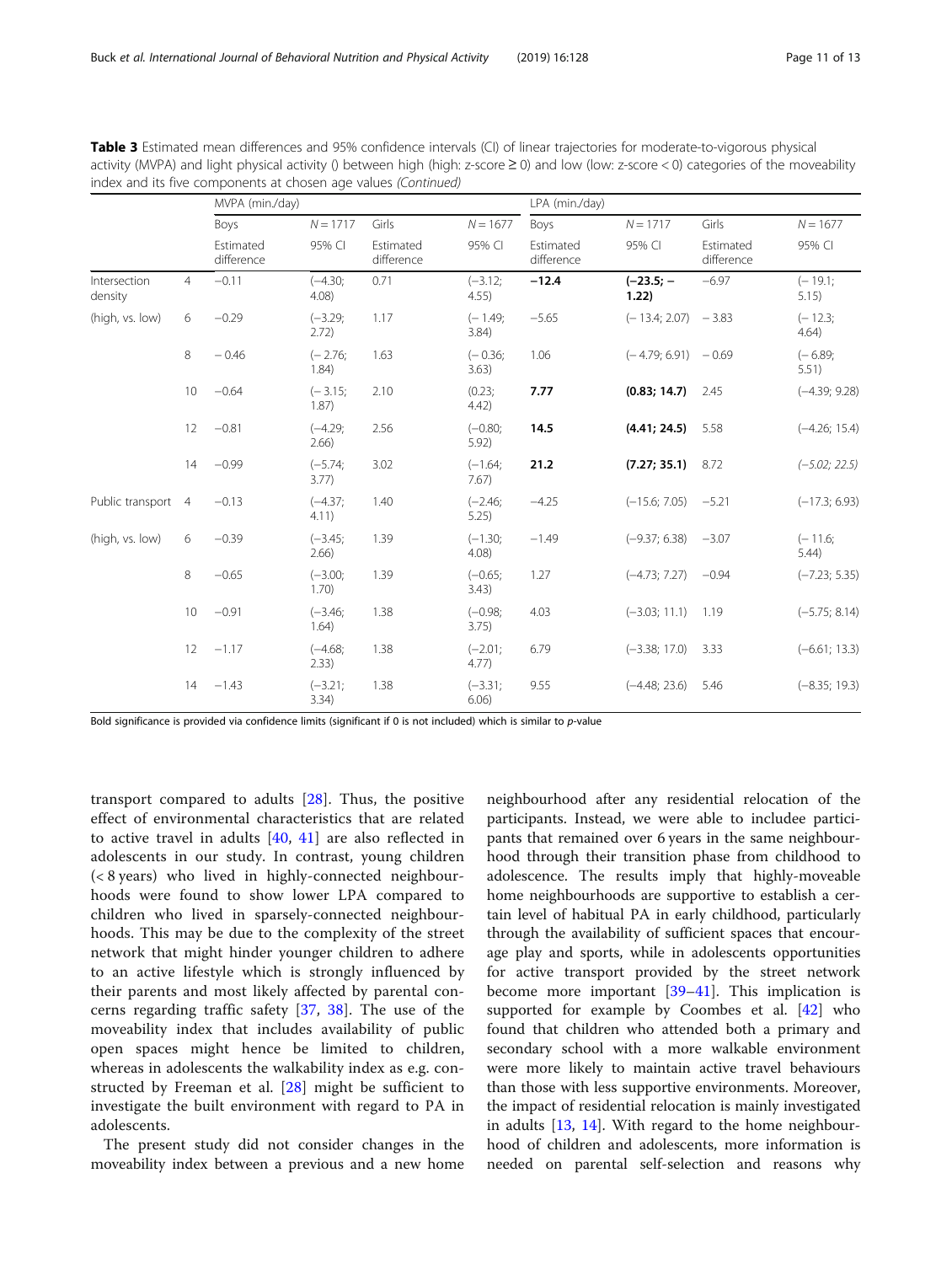specific neighbourhood are chosen based on preferences for active transport and for practicing an active lifestyle, while the neighbourhood determines the environmental exposure to opportunities for PA [[41\]](#page-12-0). Since activity patterns of parents are strongly linked to PA-levels in children, studies focussing on residential relocation need to include instruments to assess and adjust for residential self-selection [[41\]](#page-12-0).

Some limitations of our analyses have to be discussed. Longitudinal analyses of MVPA trajectories are based on repeated measurements, but only 5% of the study subjects provided accelerometer measurements in all three surveys. In addition the small number of repeated measurements did not allow us to model trajectories of higher complexity, which led to a lower precision in results at the edges of our age range illustrated by the large confidence limits for the mean differences in Table [3](#page-9-0) for age 4 or 14. Further, results of the association might be affected by the spatial blurring that was implemented to use address coordinates, though only minor effects of the spatial blurring were observed in the assessment of moveability measures [\[29](#page-12-0)]. Parents with medium or high educational levels were overrepresented in our study and most of the accelerometer measurements took place in autumn and winter time. Both aspects might have also affected our results.

The major strength of our study is the use of a relatively large dataset incorporating repeated, objective measurements for both PA outcomes and environmental exposure of up to three surveys of the IDEFICS/I.Family cohort for some participants. Moreover, the use of linear mixed models allowed us to handle unbalanced data to create physical activity trajectories which maximised the use of participant data in analysis. We also considered the same home neighbourhood for participants in each survey. Hence, we can reduce the impact of a possible self-selection bias for the neighbourhood as well as reverse causation, since changes in PA are unlikely to have affected any changes in the built environment.

# Conclusion

Built environment characteristics that offer opportunities for active travel and leisure time PA in the home neighbourhood are important determinants of PA in children and adolescents. Particularly, in the transition from childhood to adolescence, characteristics of urban moveability revealed a supportive impact, which ameliorated the downward trajectory in PA with age. In childhood environmental support for leisure time PA through available public open spaces was found to be a protective factor whereas in adolescence highly-connected neighbourhoods were most supportive for PA.

## Acknowledgements

Not applicable.

#### Authors' contributions

CB and IP were responsible for the conceptualization and the design of the environmental and statistical analyses within the IDEFICS study and the I.Family study. CB collected and processed geographical data in the respective study regions, conducted the statistical analyses and wrote the manuscript. GE and FL contributed to data collection and processing of both, individual level and environmental data, in the study regions in Sweden and Italy, respectively. KK and AP generated physical activity measures in the IDEFICS study and the I.Family study, respectively. All authors have contributed to the final manuscript, critically reviewed and approved it.

#### Funding

The work of the first author was funded by the German Research Foundation (DFG) under grant PI 345/7–1.

Baseline data collection and the first follow-up work as part of the IDEFICS Study [[www.idefics.eu\]](http://www.idefics.eu) were financially supported by the European Commission within the Sixth RTD Framework Programme Contract No. 016181 (FOOD). The most recent follow-up was conducted in the framework of the I.Family study [[www.ifamilystudy.eu](http://www.ifamilystudy.eu)] which was funded by the European Commission within the Seventh RTD Framework Programme Contract No. 266044 (KBBE 2010–14). The research presented here incorporates data from both projects.

#### Availability of data and materials

Due to the prospective nature of this ongoing cohort study, the full anonymization of study data is ruled out. Data are available on request and all requests need approval by the study's Steering Committee. Interested researchers can contact the study co-ordinator ([Ahrens@leibniz-bips.de\)](mailto:Ahrens@leibniz-bips.de) to request data access. All requests for accessing data of the IDEFICS/I.Family cohort are discussed on a case-by-case basis by the Steering Committee.

#### Ethics approval and consent to participate

The manuscript is based on data from three countries, Germany, Italy, and Sweden, where the approval by the appropriate ethics committees was obtained by each of the centres doing the fieldwork in each of the studies, IDEFICS and I.Family (Germany: Ethic Commission of the University of Bremen, 16/01/2007 and 11/12/2012; Italy: Ethics Committee of the Local Health Authority (ASL) in Avellino, 19/06/2007, ref.: No. 2/CE and 18/Sep/ 2012, No. 12/12; Sweden: Regional Ethics Research Board in Gothenburg, 30/ 07/2007, ref.: No. 264–07 and 10/Jan/2013, No. 927–12). The Pan-European IDEFICS / I.Family children cohort is registered under ISRCTN62310987.Study children did not undergo any procedure before both they and their parents had given consent for examinations, collection of samples, subsequent analysis and storage of personal data and collected samples. Study subjects and their parents could consent to single components of the study while abstaining from others [\[20\]](#page-12-0).

#### Consent for publication

Not applicable.

#### Competing interests

The authors declare that they have no competing interests.

#### Author details

<sup>1</sup>Leibniz Institute for Prevention Research and Epidemiology - BIPS, Achterstraße 30, 28359 Bremen, Germany. <sup>2</sup>Section for Epidemiology and Social Medicine, Institute of Medicine, Sahlgrenska Academy, University of Gothenburg, Gothenburg, Sweden. <sup>3</sup>Department of Biomedicine and Public Health, School of Health and Education, University of Skövde, Skövde, Sweden. <sup>4</sup>National Research Council, Institute of Food Sciences, Avellino, Italy. <sup>5</sup>National Institute for Health Development, Tallinn, Estonia. <sup>6</sup>Centre for Exercise, Nutrition & Health Sciences, School for Policy Studies, Bristol, UK. 7 NIHR Bristol Biomedical Research Centre, University Hospitals Bristol NHS Foundation Trust and University of Bristol, Bristol, UK. <sup>8</sup>Faculty of Mathematics/Computer Science, University of Bremen, Bremen, Germany.